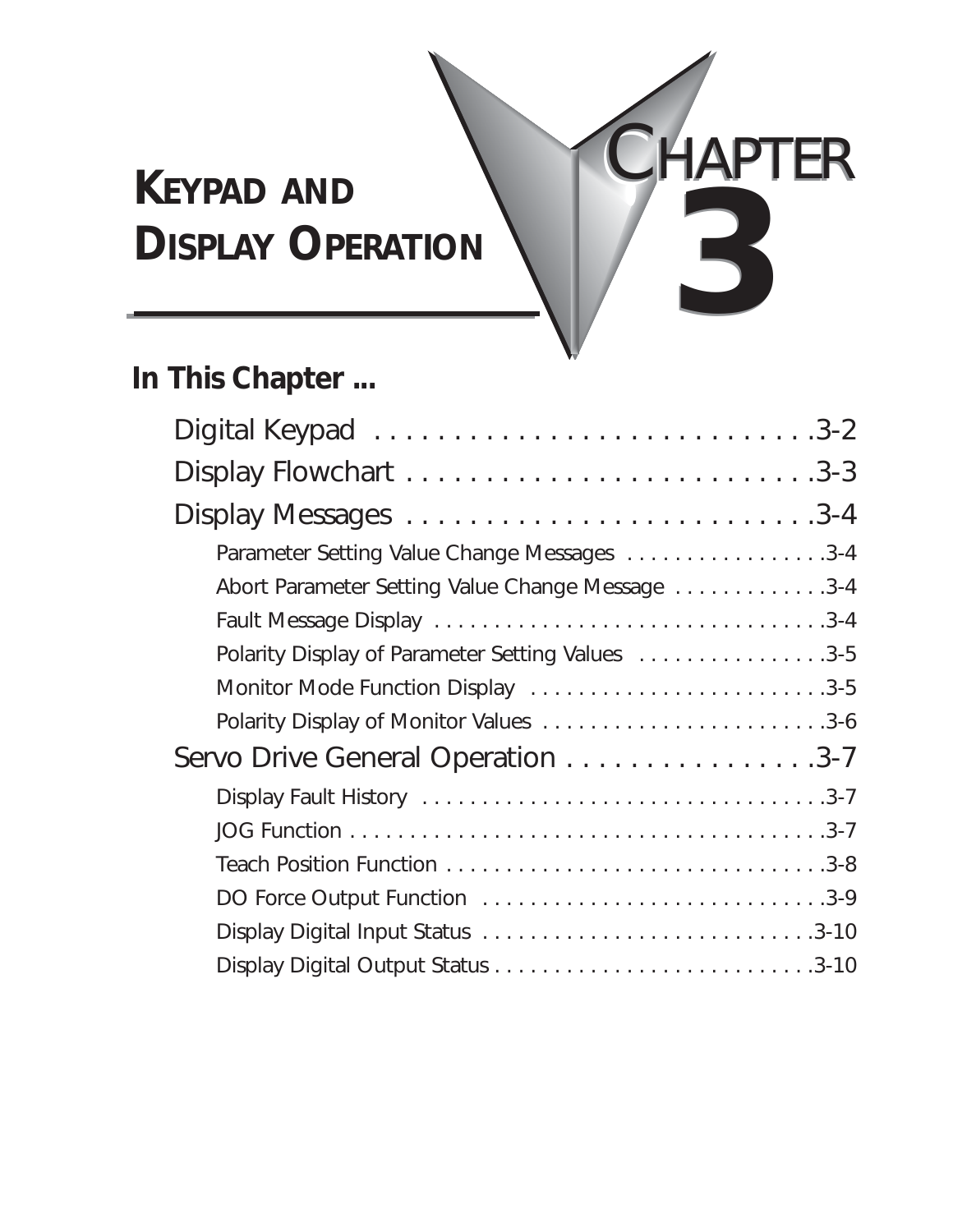## **Digital Keypad**

The digital keypad includes the function keys and LED display. The diagram below shows the features of the digital keypad and an overview of their functions.



| Feature                                                                                                        | <b>Function</b>                                                                                                                                                                                                                                                                                                                                                                                                              |  |
|----------------------------------------------------------------------------------------------------------------|------------------------------------------------------------------------------------------------------------------------------------------------------------------------------------------------------------------------------------------------------------------------------------------------------------------------------------------------------------------------------------------------------------------------------|--|
| <b>LED Display</b>                                                                                             | The LED Display (5-digit, 7-segment display panel) shows the monitor codes, parameter<br>settings and operation values of the AC servo drive.                                                                                                                                                                                                                                                                                |  |
| <b>CHARGE LED</b>                                                                                              | The Charge LED illuminates to indicate that power is applied to the servo drive input power<br>circuit, and/or that the DC-link capacitor is charged.                                                                                                                                                                                                                                                                        |  |
| MODE Key                                                                                                       | The MODE key switches between monitor mode and parameter mode. It also returns to a<br>parameter (parameter mode) from it's parameter value (parameter setting mode) without<br>changing the parameter value.                                                                                                                                                                                                                |  |
| NEXT Key                                                                                                       | The NEXT key scrolls through the parameter groups. After a parameter has been selected<br>and it's value displayed (parameter setting mode), users can change the parameter value<br>individual digits by using the NEXT key to move the cursor to left, and then using the arrow<br>keys to change the blinking digit. The NEXT key can also be used to scroll left and indicate<br>negative values for parameter settings. |  |
| UP Key                                                                                                         | The UP key scrolls through the parameters and parameter groups, and can change the<br>parameter values.                                                                                                                                                                                                                                                                                                                      |  |
| <b>DOWN Key</b>                                                                                                | The DOWN key scrolls through the parameters and parameter groups, and can change the<br>parameter values.                                                                                                                                                                                                                                                                                                                    |  |
| <b>ENTER Key</b>                                                                                               | The ENTER key can display and save the parameter value settings. (Parameter value setting<br>changes are not effective until the ENTER key is pressed.)                                                                                                                                                                                                                                                                      |  |
| For further explanation of keypad operation, refer to the keypad "Display Flowchart" section on the next page. |                                                                                                                                                                                                                                                                                                                                                                                                                              |  |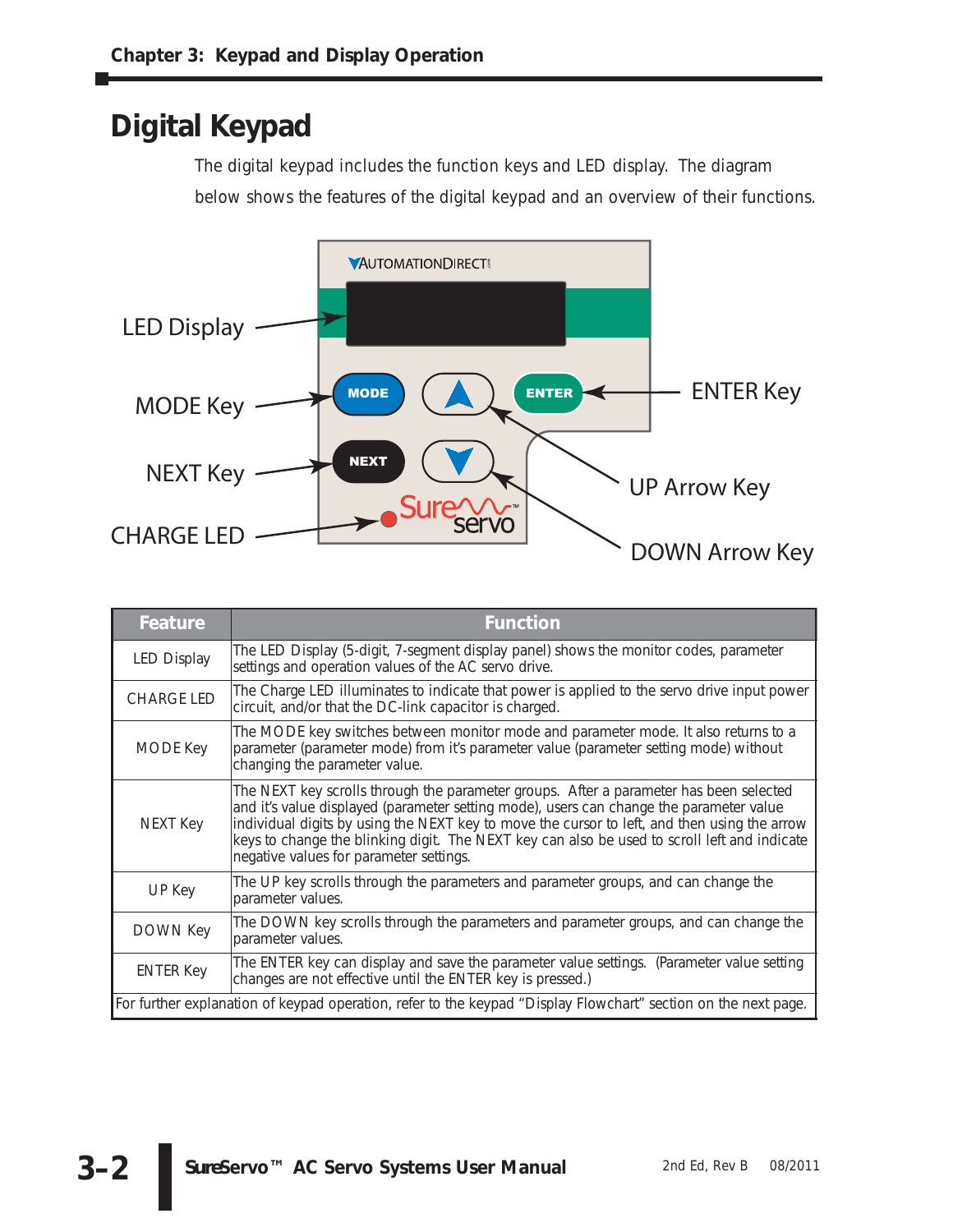| <b>Monitor Mode</b>                                                                | <b>Parameter Mode</b>                                                                          | NEXT <b>2-1</b>                                                                                                                                                                                                                                                                                                                                                             |  |
|------------------------------------------------------------------------------------|------------------------------------------------------------------------------------------------|-----------------------------------------------------------------------------------------------------------------------------------------------------------------------------------------------------------------------------------------------------------------------------------------------------------------------------------------------------------------------------|--|
| <b>Monitor Status</b><br>۹۵,۹<br> FbrEul<br>$M_{\odot}$ or $\sim$<br>$\mathsf{E}P$ | S MODE<br><b>INEXT</b><br><b>Monitor</b><br>Parameter<br>Group<br>PO-00<br>$PQ - Q +$<br>PO-02 | <b>S</b> NEXT<br><b>INEXT</b><br><b>INEXT</b><br>(Communication)<br><b>Dlagnosis</b><br><b>Basic</b><br>Extension<br>Parameter<br>Parameter<br>Parameter<br>Parameter<br>Group<br>Group<br>Group<br>Group<br> P3-00<br>$P4 - 00$<br>P 1-00<br> P2-00 <br>$P4 - 0$ :<br>$P := G$ :<br> P2-0 I <br>123-0 I<br>$\sim$ or $\sim$ 2-1<br>23-05<br>P4-02<br>  92 - 02<br>$P + 02$ |  |
| $\sigma$ E a.                                                                      | <b>NODE</b> to return to parameter mode                                                        | <b>EXENTER</b> to display setting value<br>10000,<br>$H_s \sim$ or $\sim$ or NEXT<br>$1000 +$<br><b>NENTER</b> to save setting value<br>$-6nd -$                                                                                                                                                                                                                            |  |
|                                                                                    |                                                                                                | <b>Parameter Setting Mode</b>                                                                                                                                                                                                                                                                                                                                               |  |

### **Display Flowchart**

- (1) When power is applied to the AC servo drive, the LED display will show the display monitor status code for approximately one second. (This code indicates which function will be monitored on the display when the drive is running.) Then the display will enter the monitor mode.
- (2) From monitor mode, press the UP or DOWN key to change the monitor status code. At this time, the monitor code will display for approximately one second. (Refer to the "Monitor Mode Function Display" section for more information.)
- (3) From monitor mode, press the MODE key to enter the parameter mode, then press the NEXT key to switch the parameter group, and press the UP or DOWN key to change the parameter.
- (4) From parameter mode, press the ENTER key to enter into the parameter setting mode, and to display the setting value of the parameter that was previously shown. Then, use the UP/DOWN keys to change the parameter setting value, or press the MODE key to exit and return to the parameter mode.
- (5) To change parameter setting values, press the UP/DOWN keys while in parameter setting mode. Alternately, press the NEXT key to move the cursor to left in order to change individual parameter setting value digits (blinking) with the UP/DOWN keys. To input **negative** values, press the NEXT key repeatedly (past the most significant digit) until the negative value symbol appears.
- (6) After the parameter setting value change is completed, press ENTER key to save the new parameter setting value. (Or press MODE to return to parameter mode without saving the new parameter setting value.)
- (7) When the parameter setting value is saved, the LED display will show the end code "-END-", and automatically return to monitor mode. (The following "Display Messages" section lists other messages that may be displayed after a value is entered.)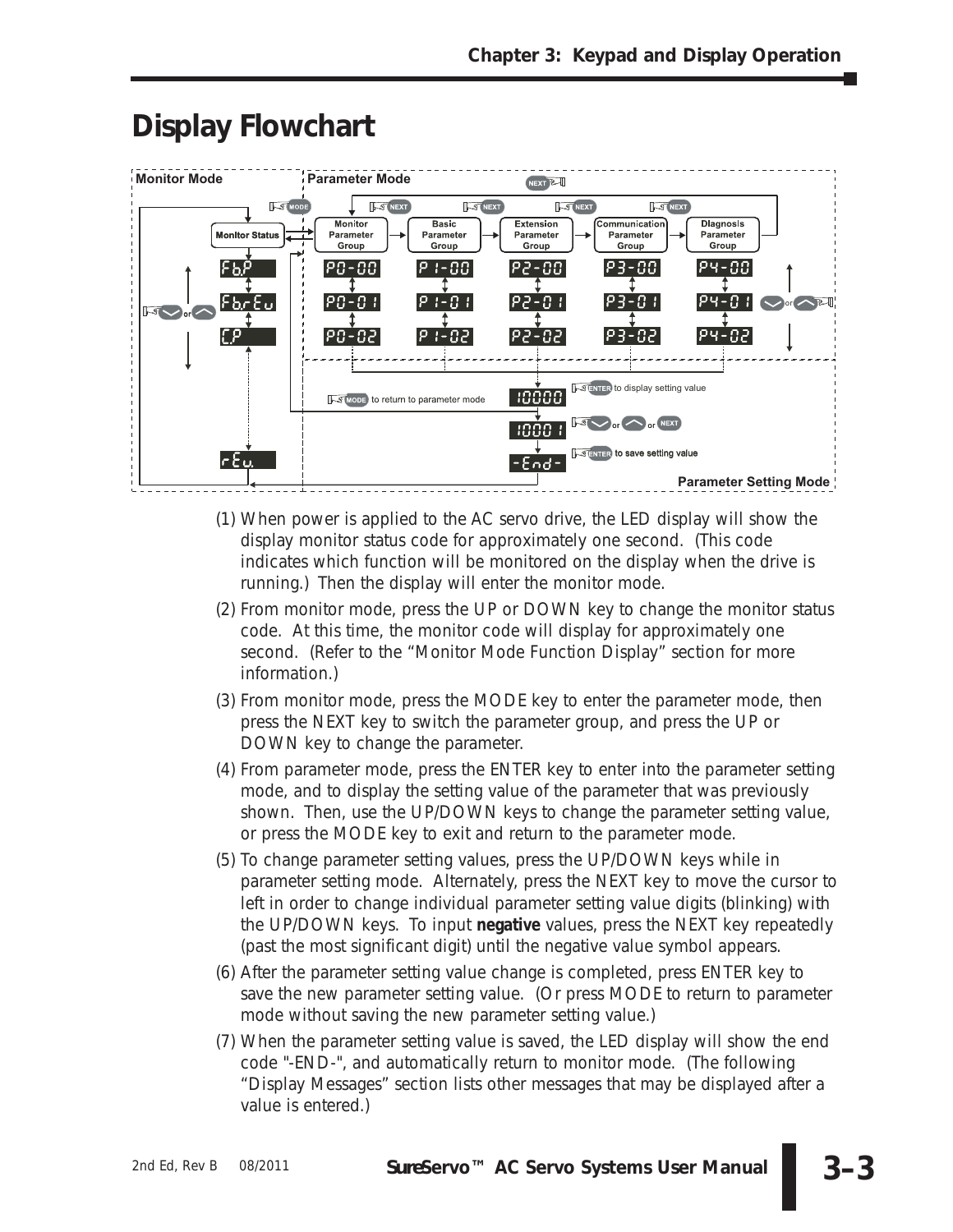## **Display Messages**

#### **Parameter Setting Value Change Messages**

One of the following messages will display for approximately one second after the ENTER key is pressed to save a new parameter setting value:

| <b>Parameter Setting Value Change Messages</b> |                                                                                |  |
|------------------------------------------------|--------------------------------------------------------------------------------|--|
| <b>Display Message</b>                         | <b>Description</b>                                                             |  |
| $-$ <i>End</i> $-$                             | The setting value is saved correctly.                                          |  |
| $Err-r$                                        | This parameter is read only, and it's setting value cannot be changed.         |  |
| $Err-P$                                        | Invalid password or no password was input.                                     |  |
| $Err-L$                                        | This setting value is invalid.                                                 |  |
| <i>SruDn</i>                                   | The servo system is running and is unable to accept this setting value change. |  |
| $\Pi$ <sub>o</sub> -EE                         | This parameter will not be stored in EEPROM.                                   |  |
| $P0$ -Dn                                       | This setting value change is valid only after restarting the drive.            |  |

#### **Abort Parameter Setting Value Change Message**

The following message will display for approximately one second after the MODE key is pressed to avoid saving a new parameter setting value:

| Abort Parameter Setting Value Change Message |                                             |  |
|----------------------------------------------|---------------------------------------------|--|
| <b>Display Message</b>                       | <b>Description</b>                          |  |
| <i>Rbort</i>                                 | Return to monitor mode from parameter mode. |  |

#### **Fault Message Display**

The following message will display when the AC drive has a fault:

| <b>Fault Message Display</b>                                                                                                                                                     |                                                                                                                                                                                              |  |
|----------------------------------------------------------------------------------------------------------------------------------------------------------------------------------|----------------------------------------------------------------------------------------------------------------------------------------------------------------------------------------------|--|
| <b>Display Message</b><br><b>Description</b>                                                                                                                                     |                                                                                                                                                                                              |  |
| ALEnn                                                                                                                                                                            | "ALE" indicates the alarm, and "nn" indicates the drive fault code.<br>For a listing of drive fault codes, refer to parameter P0-01, or to the "Maintenance and<br>Troubleshooting" chapter. |  |
| For drive firmware v2.10 and higher, active faults can be reset from the keypad.<br>Press and hold the UP and DOWN Arrow Keys simultaneously for two seconds to clear the fault. |                                                                                                                                                                                              |  |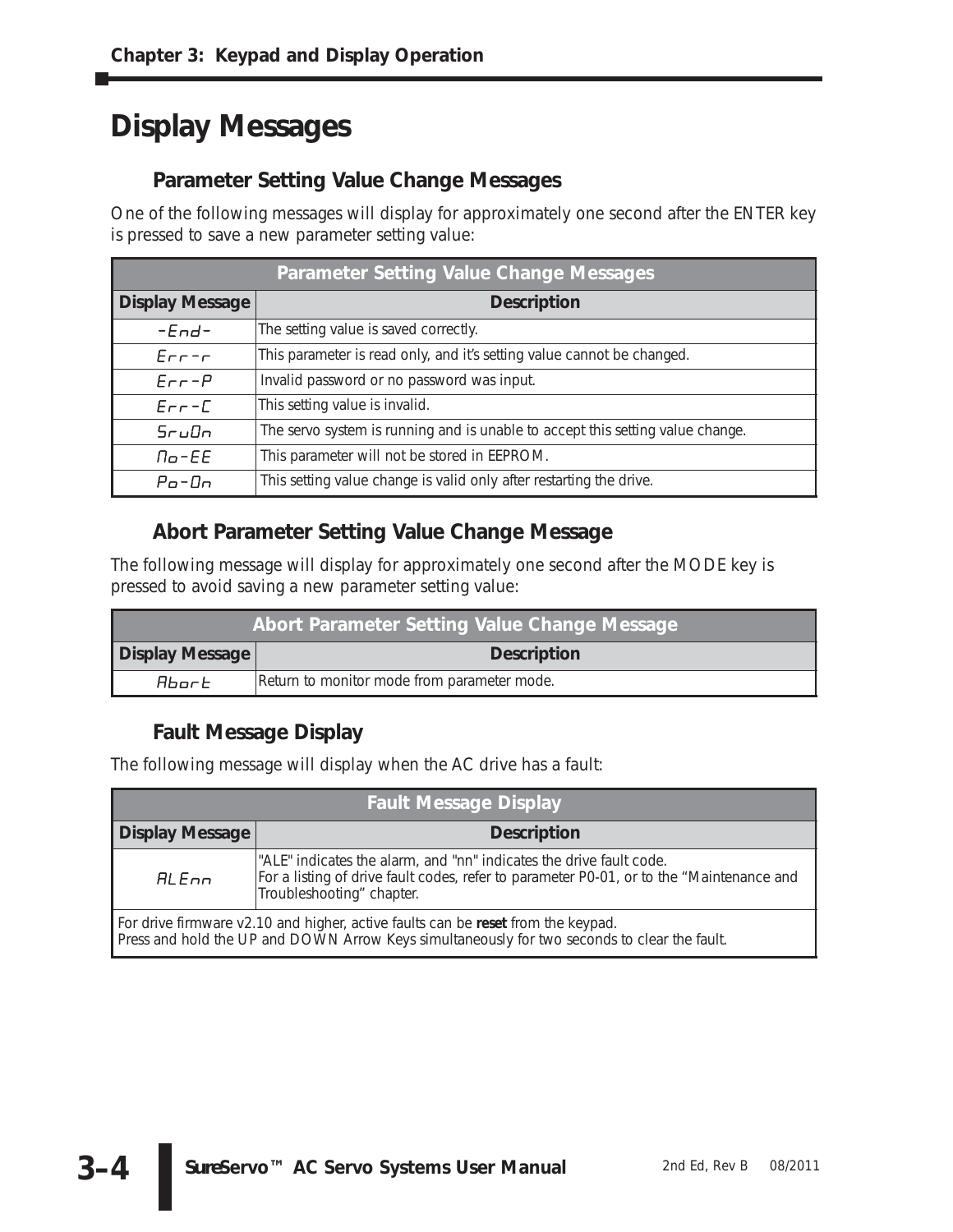#### **Polarity Display of Parameter Setting Values**

The following symbols indicate positive or negative parameter value polarities:

| <b>Polarity Display of Parameter Setting Value</b>                                                                  |                                                                                                                                                        |  |
|---------------------------------------------------------------------------------------------------------------------|--------------------------------------------------------------------------------------------------------------------------------------------------------|--|
| <b>Display Message</b>                                                                                              | <b>Description</b>                                                                                                                                     |  |
| 1 2345                                                                                                              | Positive value display; no symbols are displayed to indicate sign.                                                                                     |  |
| -1 234                                                                                                              | Negative value display (for parameters with ranges of less than 5 decimal places);<br>Negative sign is displayed to indicate a negative value.         |  |
| 1.2.3.4.5.                                                                                                          | Negative value display (for parameters with ranges of 5 decimal places);<br>Decimal points following each digit are used to indicate a negative value. |  |
| To enter a <i>negative parameter value</i> , push the NEXT key repeatedly until the negative value symbol displays. |                                                                                                                                                        |  |

#### **Monitor Mode Function Display**

When power is applied to the AC servo drive, the LED display will show the monitor function code for approximately one second, and then the drive will enter into the monitor mode. To change the monitor function, change parameter P0-02, or press the UP or DOWN keys to change the function directly. **If the monitor function is changed directly by the arrow keys, the new setting is retained only as long as power remains applied to the drive.** If the monitor function is changed through P0-02, the new setting is retained when power is disconnected from the drive. Whenever power is applied, the monitor function is determined by the set value of P0-02. For example, if the value of P0-02 is 6 when power is applied, the monitor function will be Actual Motor Velocity - rpm.

| <b>Monitor Mode Function Display</b> |                                  |                                              |             |
|--------------------------------------|----------------------------------|----------------------------------------------|-------------|
| P0-02<br>Setting                     | <b>Display</b><br><b>Message</b> | <b>Description</b>                           | Unit        |
| $\Omega$                             | Fb.P                             | Motor feedback - absolute position           | counts      |
| 1                                    | $Fb.$ $FEu$                      | Motor feedback - absolute position           | revs        |
| $\overline{2}$                       | L.P                              | Position command                             | counts      |
| 3                                    | $L.$ $FLu$                       | Position command                             | revs        |
| 4                                    | $P_{E\cap r}$                    | Position error (SP - PV pulses)              | pulse       |
| 5                                    | LP.F                             | Input frequency of pulse command             | kHz         |
| 6                                    | <b>SPEEd</b>                     | Actual motor velocity                        | rpm         |
| $\overline{7}$                       | C.SPdl                           | Velocity input command                       | V           |
| 8                                    | C.SPd2                           | Velocity input command                       | rpm         |
| 9                                    | L.E.91                           | Torque input command                         | $\vee$      |
| 10                                   | L.E92                            | Torque input command                         | %           |
| 11                                   | H <sub>U</sub> 5.L               | Current load - % of rated torque (average)   | $\%$        |
| 12                                   | PE.L                             | Peak load - % of rated torque since power-up | $\%$        |
| 13                                   | Ubu5                             | DC Bus voltage                               | $\vee$      |
| 14                                   | JL                               | Ratio of load inertia to motor inertia       | $J_1 / J_m$ |
| 15                                   | PL <sub>5</sub> .                | Motor feedback - captured position           | counts      |
| 16                                   | $rE$ u.                          | Motor feedback - captured position           | revs        |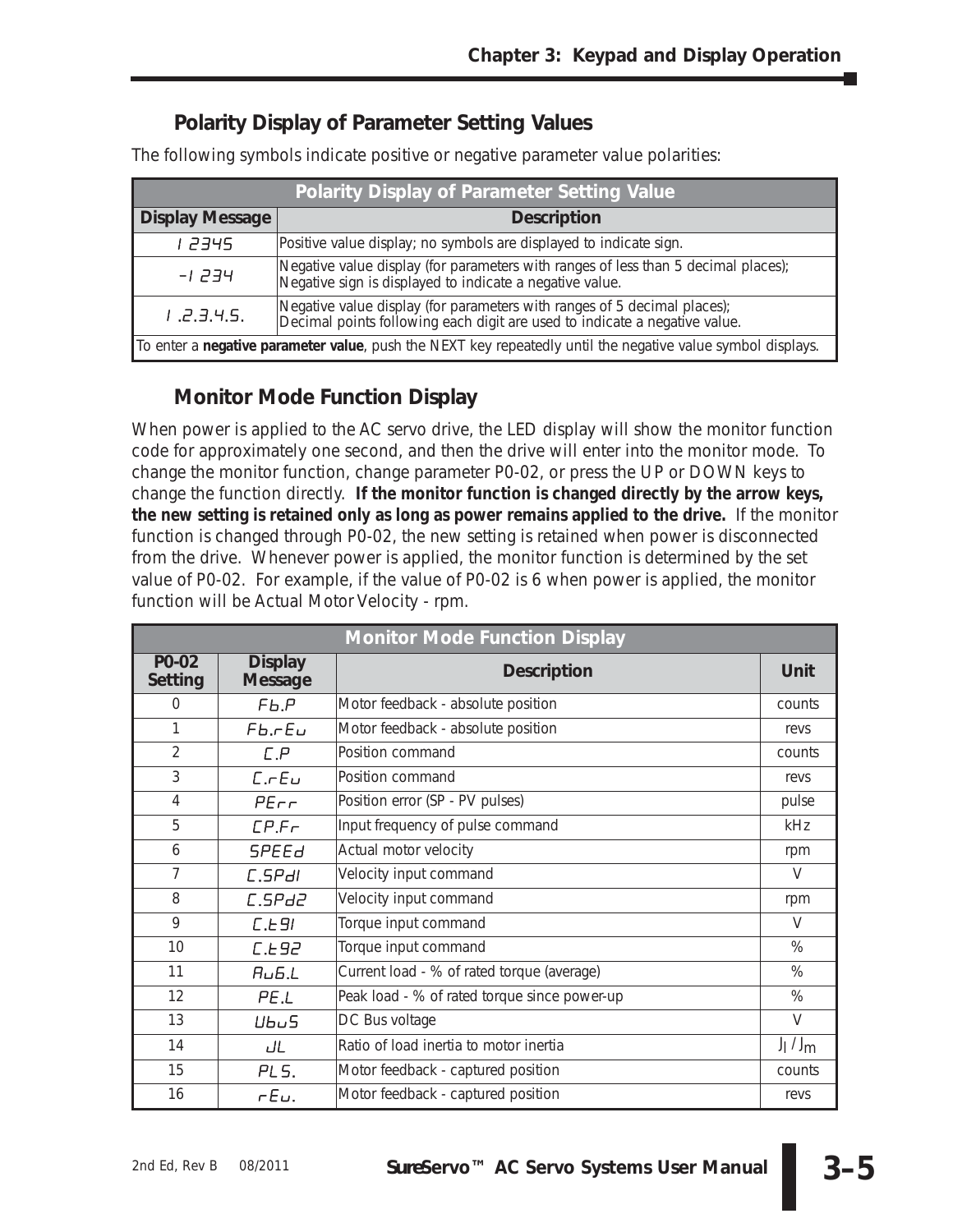### **Polarity Display of Monitor Values**

The polarity and decimal places of monitored values will be displayed as shown:

| <b>Polarity Display of Monitor Value</b> |                                                                                                                                                      |  |
|------------------------------------------|------------------------------------------------------------------------------------------------------------------------------------------------------|--|
| <b>Display Message</b>                   | <b>Description</b>                                                                                                                                   |  |
| 1 2345                                   | Positive value display; no symbols are displayed to indicate sign.                                                                                   |  |
| 1.2.9.4.5.                               | Negative value display (for parameters with ranges of 5 decimal places);<br>Decimal points following each digit are used to indicate negative value. |  |
| $-12.34$                                 | Negative value display (for parameters with ranges of less than 5 decimal places);<br>Negative sign is displayed to indicate negative value.         |  |
| 1 23.45                                  | Decimal value display;<br>Multiple digits with only one decimal point indicate an actual decimal value.                                              |  |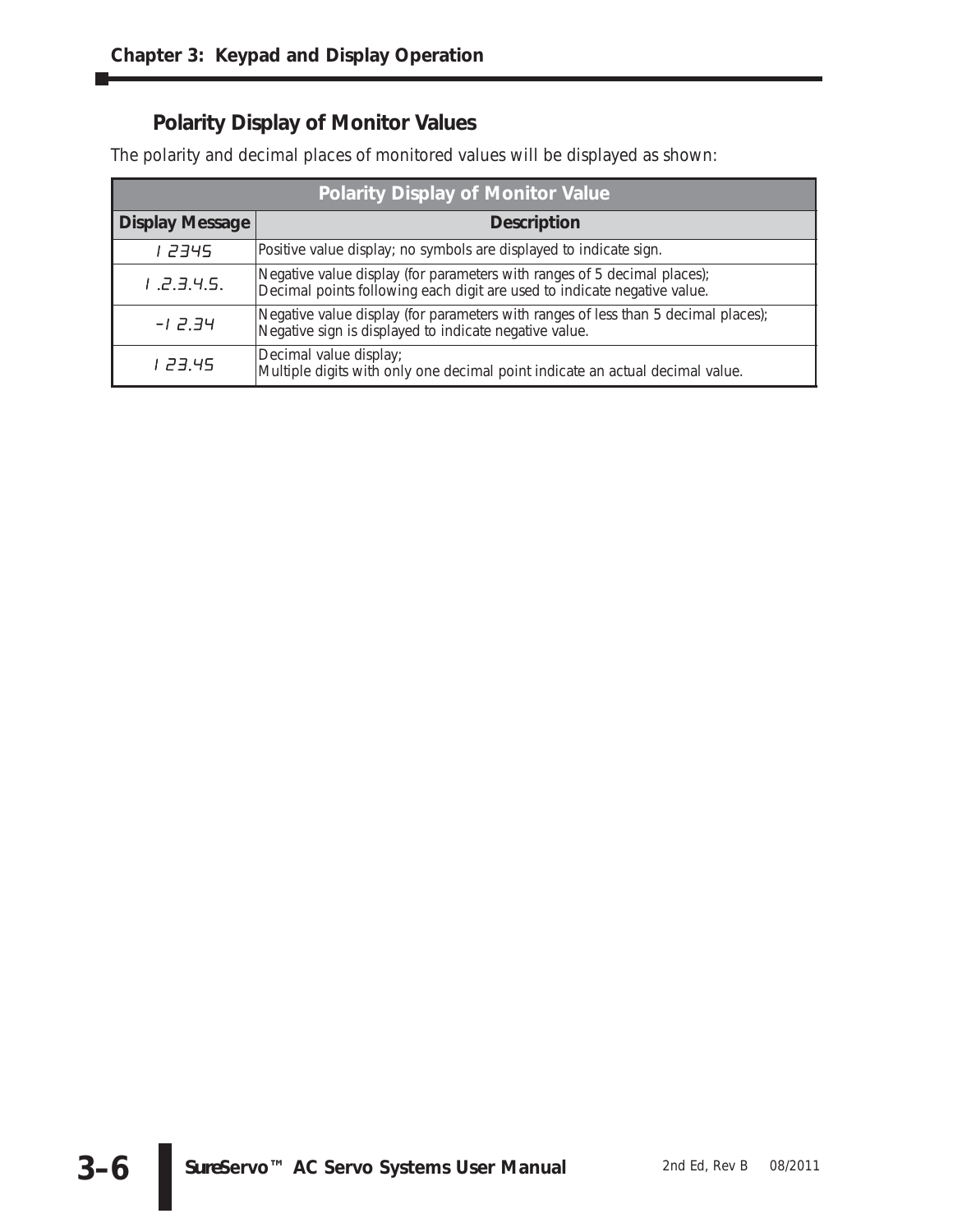### **Servo Drive General Operation**

#### **Display Fault History**

Parameters P4-00 to P4-04 contain the drive fault records. After entering the parameter mode and selecting the desired fault record parameter, press the ENTER key to display the corresponding fault code for that parameter. Press the UP key to scroll through the fault history and display the other fault codes H1 to H5, or press the MODE key to return to the parameters.



P4-00 and H1 show the most recent fault, P4-01 and H2 show the second most recent fault, and so on through P4-04 and H5 for the fifth most recent fault. The fault codes are explained in the "Maintenance and Troubleshooting" chapter.

For drive firmware versions v2.10 and higher, active **faults** can be **reset** from the keypad by pressing and holding the UP and DOWN Arrow Keys simultaneously for two seconds.

#### **JOG Function**

To perform the JOG function, the servo drive must not have any errors present. "Servo Enable" must be active, and the "Fault Stop" input must not be active. Use the following steps to JOG the servo motor:

- (1) Set the JOG Function parameter (P4-05) to the desired jog speed. After selecting and entering the jog speed parameter value, the servo drive will display "JOG".
- (2) Press the DOWN key to rotate the motor clockwise (CW), or press UP key to rotate the motor counterclockwise (CCW). The motor will rotate (at the jog speed) only as long as the arrow key is depressed.
- (3) Pressing the MODE key will return to parameter P4-05. From there you can change the JOG speed again, or return the servo drive to monitor mode.





*WARNING:* **Unexpected and potentially dangerous results can occur if the JOG function is used when the servo drive is configured to run a velocity profile. For example, if you put the drive in JOG mode when it is configured to run a velocity profile, the velocity profile setting will take control and run the servo at the profile setting velocity. Pressing an arrow key will jog the motor at the jog speed while the key is depressed, but the motor will return to the velocity profile setting as soon as the arrow key is released.**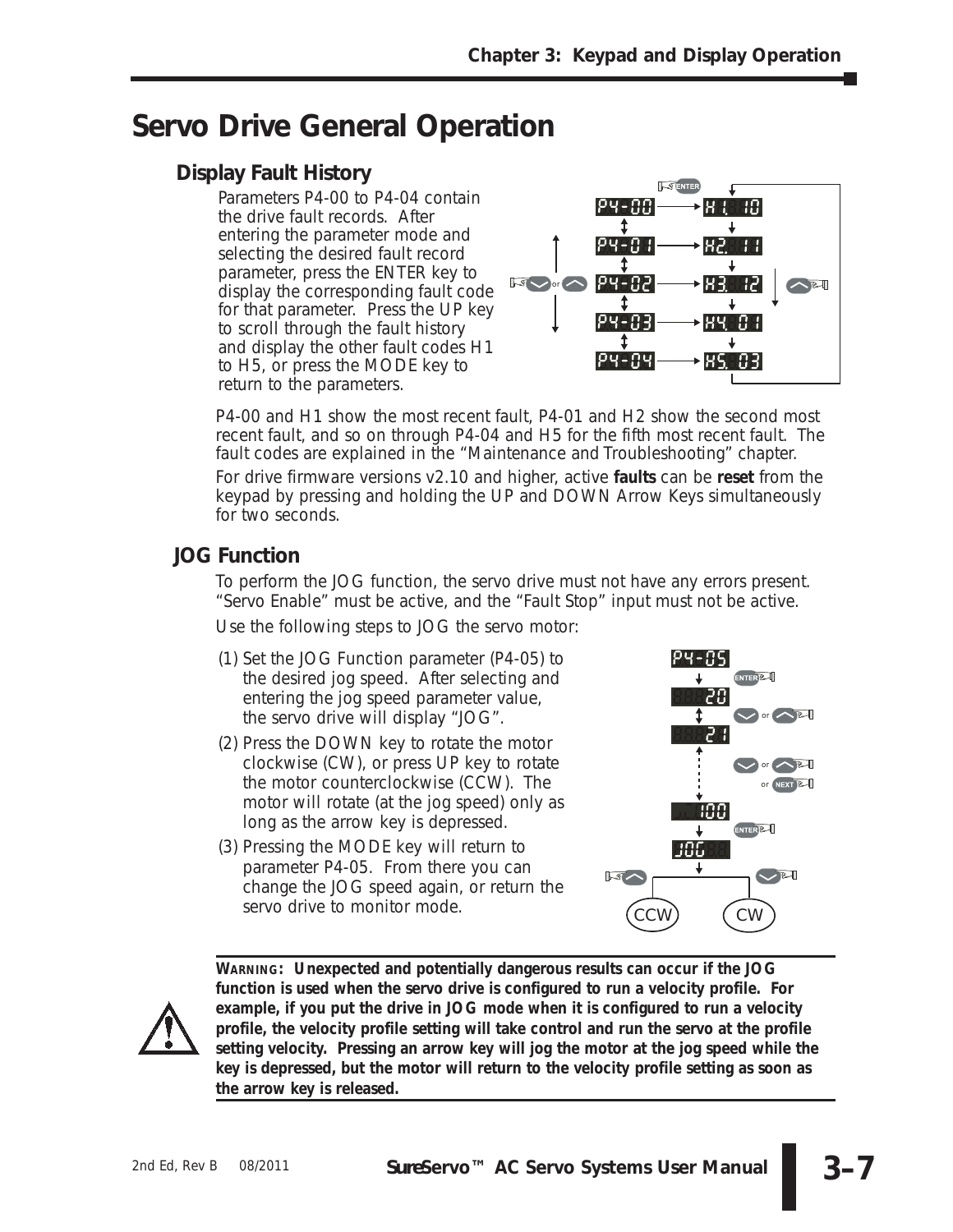#### **Teach Position Function**

The Teach Position function allows users to jog the motor to the desired positions and set those positions as Target Position 1, Target Position 2, etc. In many cases, this method is easier than entering numeric values directly into P1-15 ~ P1-30.

This function should be used only in Pr mode, and only when the drive is set for Absolute Positioning. If the drive is in another control mode, or is set for Incremental Positioning, the operation of the Teach function may not yield the desired results. The teach function is available through the drive keypad, but is not accessible via the Digital Inputs.

Use the following steps to perform the Teach Position function:

- (1) Home the servo drive and motor.
- (2) Set the Auxiliary Function parameter to Set Teach Position Mode.  $(ENTER P2-30 = 4)$
- (3) Set the JOG Function parameter (P4- 05) to the desired servo motor jog speed. After selecting and entering the jog speed parameter value, the servo drive will display "JOG01".
- (4) Use the DOWN or UP arrow keys to jog the servo motor clockwise or counterclockwise to the desired position.



- (5) Press the ENTER key to store the JOG01 absolute position of the servo motor into the servo drive memory. The servo drive display will change to show "JOG02".
- (6) Repeat steps 4 and 5 to store the other teach absolute positions, as needed.
- (7) To scroll from one teach position to the next without saving the previous position in memory, use the NEXT key instead of the ENTER key.

#### **See warning and note on next page regarding the Teach Position Function.**

The Teach Positions and associated position parameters are listed below:

| <b>Teach Position</b> | <b>Internally Stored Position Parameters</b>                                |
|-----------------------|-----------------------------------------------------------------------------|
| JOG01                 | P1-15 (Position 1 Command, revolutions); P1-16 (Position 1 Command, counts) |
| JOG02                 | P1-17 (Position 2 Command, revolutions); P1-18 (Position 2 Command, counts) |
| JOG03                 | P1-19 (Position 3 Command, revolutions); P1-20 (Position 3 Command, counts) |
| JOG04                 | P1-21 (Position 4 Command, revolutions); P1-22 (Position 4 Command, counts) |
| JOG05                 | P1-23 (Position 5 Command, revolutions); P1-24 (Position 5 Command, counts) |
| JOG06                 | P1-25 (Position 6 Command, revolutions); P1-26 (Position 6 Command, counts) |
| JOG07                 | P1-27 (Position 7 Command, revolutions); P1-28 (Position 7 Command, counts) |
| JOG08                 | P1-29 (Position 8 Command, revolutions); P1-30 (Position 8 Command, counts) |

**3–8**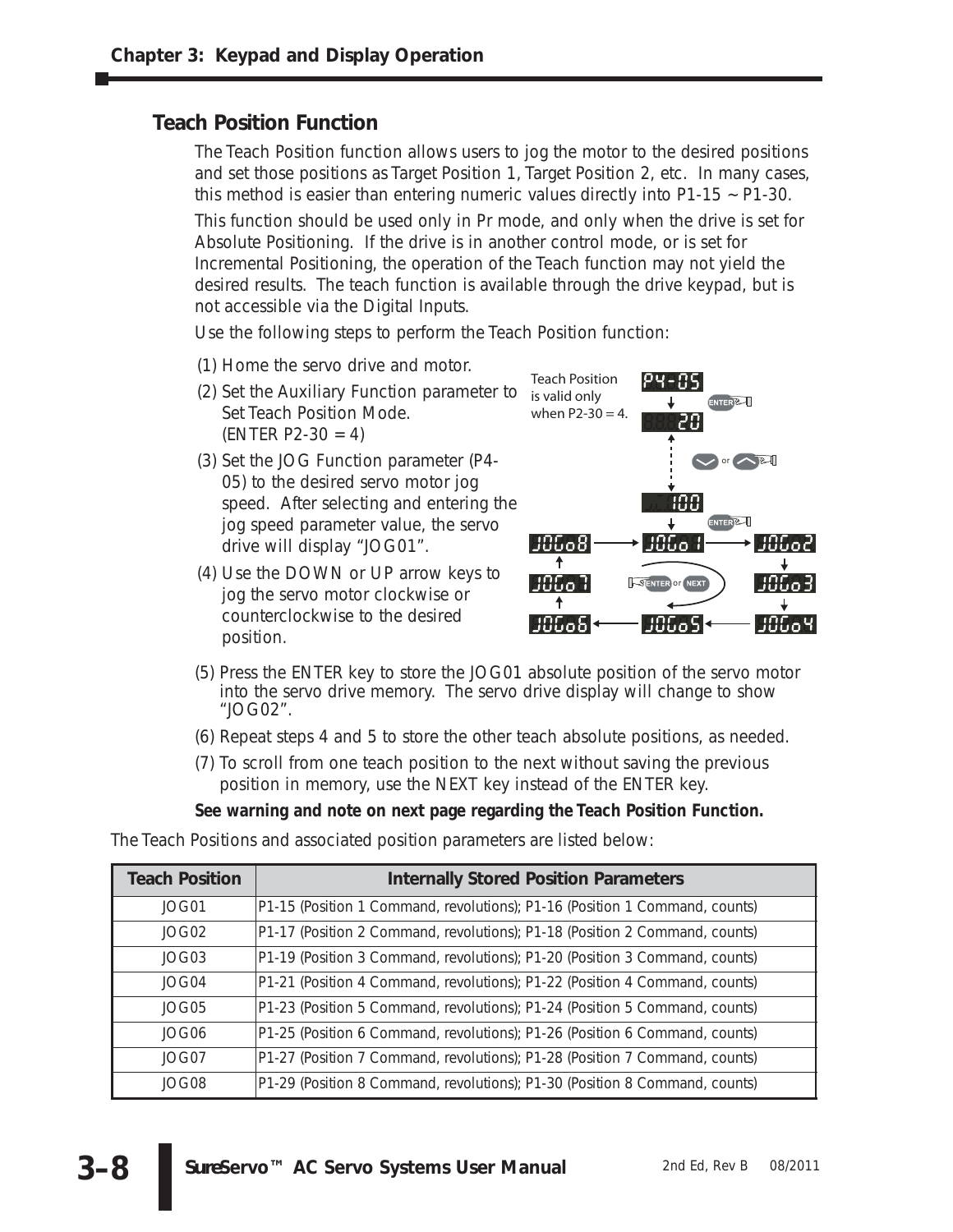

*The servo drive should be homed before performing Teach Functions. Although the drive will store absolute positions, the drive will reset it's current position to zero when power is cycled. Without homing, the preset absolute positions may be meaningless.*



*WARNING:* **Unexpected and potentially dangerous results, including personal injury and damage to equipment, can occur if you set up the JOG function and enable the drive while it is in velocity mode and a speed signal is present. Pressing the arrow keys will jog the motor at the jog speed while the key is depressed, but the motor will return to the speed signal setting as soon as the arrow key is released. The Teach Position function is useful only in Pr Mode.**

#### **DO Force Output Function**

For test purposes, the digital outputs (DO) can be forced to be active or inactive from the servo drive keypad. (The active or inactive state corresponds to ON or OFF, depending upon the N.O./N.C. setting of P2-18 ~ P2.22.) Use the Force Outputs Command, parameter P4-06, to force the outputs. Select P4-06 and press the ENTER key. The display will then show "OP xx", where xx represents the parameter range from 00 to 1F in **hex** numbers. The two hex digits represent five binary bits which correspond to the five DO. The least significant bit represents DO1, and the most significant bit represents DO5. When the bit  $= 1$  the corresponding DO is active, and when the  $bit = 0$  the corresponding DO is inactive.





*WARNING:* **P4-06 takes effect immediately. The outputs change state immediately as the value in P4-06 is incremented or decremented.**



*1) The outputs revert to normal operation when you exit P4-06.*

*2) The force outputs function is intended for test purposes only. It will not function if the servo drive is enabled.*